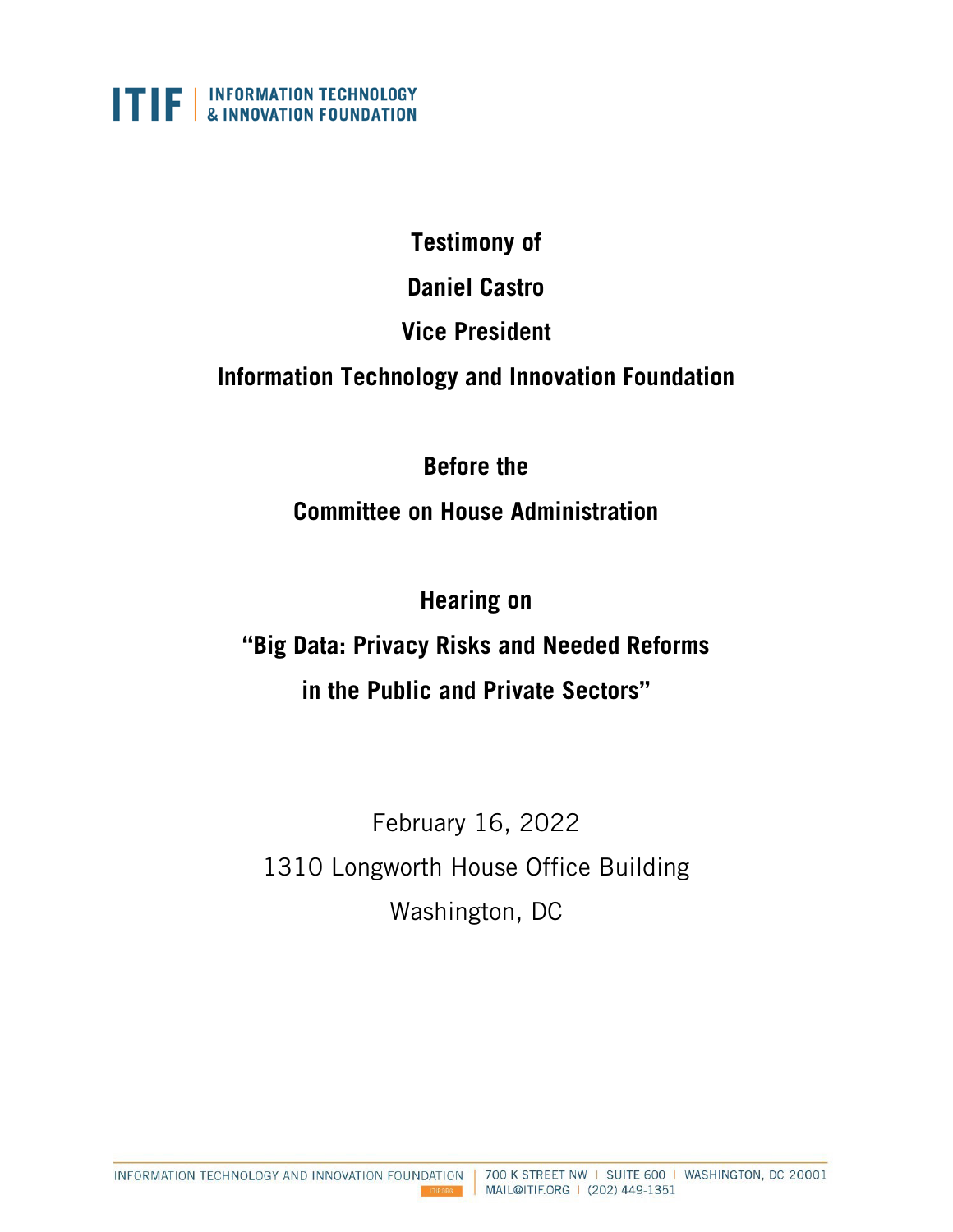Chairperson Lofgren, Ranking Member Davis, and members of the committee, thank you for the opportunity to appear before you to discuss privacy risks and potential reforms.

I am the vice president of the Information Technology and Innovation Foundation (ITIF). ITIF is a nonprofit, nonpartisan think tank whose mission is to formulate and promote public policies to advance technological innovation and productivity. I am also the director of the Center for Data Innovation, a research institute at ITIF focusing on the intersection of data, technology, and public policy.

In my testimony today, I would like to provide an overview of why Congress should pass data-privacy legislation, what that legislation should look like, and how the United States can avoid the mistakes made in the EU's General Data Protection Regulation (GDPR) and other data-privacy laws.

#### **WHY CONGRESS SHOULD PASS DATA-PRIVACY LEGISLATION**

U.S. data privacy is at a crossroads. Many consumers are justifiably frustrated by the frequency with which they learn about new data breaches and the seeming lack of accountability for those who misuse personal information. At the same time, many businesses are overwhelmed by the tsunami of new data-protection obligations they face and the growing restrictions on how they can use personal information. And all are confused by the multitude of ever-changing laws and regulations.

These conditions have created a groundswell of support for new data-protection laws. Over the past few years, federal and state lawmakers have proposed various privacy laws to regulate the collection and use of personal data. Three states—California, Virginia, and Colorado—have passed comprehensive data-privacy legislation that gives consumers in those states new rights regarding the collection of their personal information and imposes new obligations on businesses. Many other states have considered enacting similar privacy laws. Between 2018 and 2021, 34 state legislatures have introduced a total of 72 bills, which have advanced to various stages of the legislative process.

These new state privacy laws can create confusion for consumers and impose significant costs on businesses both direct compliance costs and decreases in productivity—and undermine their ability to responsibly use data to innovate and deliver value to consumers. Moreover, these laws create high costs not just for in-state businesses, but also for out-of-state businesses that can find themselves subject to multiple and duplicative rules. For example, California's recently enacted privacy law will likely cost \$78 billion annually, with California's economy bearing \$46 billion and the rest of the U.S. economy bearing the other \$32 billion. California small businesses will bear \$9 billion of in-state costs, while out-of-state small businesses face \$6 billion of costs.<sup>[1](#page-7-0)</sup>

In the absence of federal data-privacy legislation, the growing patchwork of state privacy laws could impose out-of-state costs between \$98 billion and \$112 billion annually.[2](#page-7-1) Over a 10-year period, these costs would exceed \$1 trillion. The burden on small businesses would be substantial, with U.S. small businesses bearing \$20 billion to \$2[3](#page-7-2) billion annually.<sup>3</sup>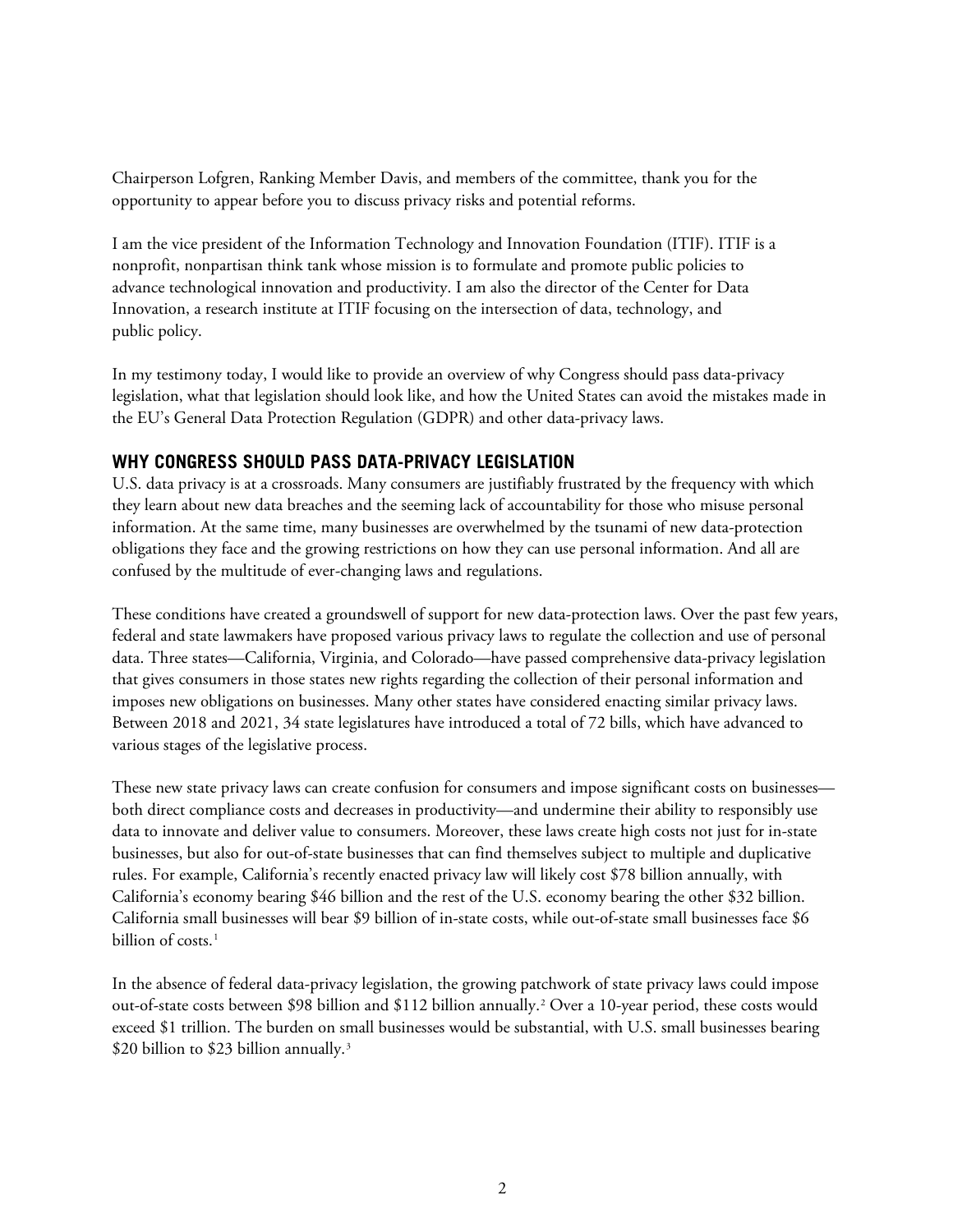#### **WHAT FEDERAL DATA-PRIVACY LEGISLATION SHOULD ACCOMPLISH**

Although the United States needs a federal data privacy law, it should not back away from the light-touch approach it has historically taken to regulating the digital economy. Instead of pursuing a broad, Europeanstyle data-privacy law that would impose significant costs on the U.S. economy, Congress should craft targeted legislation that creates a national privacy framework that establishes basic consumer data rights, preempts state laws, ensures reliable enforcement, streamlines regulation, and minimizes the impact on innovation. Such legislation should address concrete privacy harms, not hypothetical ones, and improve transparency so consumers better understand how businesses use their data. It should strengthen oversight and enforcement through the FTC and avoid unnecessary litigation costs by not including a private right of action. It should also protect and promote innovation by minimizing compliance costs and restrictions on data use, such as by avoiding data minimization and purpose specification requirements.

First, federal data privacy legislation should establish basic consumer data rights. Lawmakers should not treat all data the same, but instead create rules that are tailored for different types of data and the contexts in which they are collected. To that end, privacy legislation should make a distinction between sensitive and non-sensitive personal data, because sensitive personal data—such as medical or location information presents higher risk to people if it is made public.

The idea is to create a sliding scale where the most sensitive personal data collected in the most sensitive contexts (e.g., a doctor's office collecting a patient's health data) is subject to the strictest rules and penalties to prevent misuse, and non-sensitive data collected in a non-sensitive context (e.g., a grocery store tracking what kind of cereal shoppers buy) would be subject to the fewest requirements. With a tiered set of rules like this, consumers would receive stronger privacy protections where it matters most, and businesses could avoid undue compliance burdens.

Congress should give individuals the right to know how organizations collect and use any of their personal data or when their information has been part of a data breach, but consider limiting other rights, such as the right to access, port, delete, or rectify their data, to only sensitive data in certain contexts. For example, consumers should have a right to obtain a copy of their health or financial data and move it to a competing service.<sup>[4](#page-7-3)</sup> Similarly, Congress should establish user consent requirements for data collection, sharing, and use based on a similar sliding scale. For example, health apps should need to obtain permission from consumers before sharing their sensitive health information with third-party researchers, but florists should be able to send their loyal customers a coupon unless they opt out.

Second, lawmakers should establish uniform privacy rules for the entire nation by preempting state and local privacy laws. Consumers should have the same protections regardless of where they live, and companies should not be faced with 50 different sets of laws and regulations. A patchwork of state laws with varying definitions and standards creates a complex regulatory minefield for businesses to navigate, especially if potential violations risk costly litigation. The goal of Congress should be to minimize unnecessary compliance costs for businesses so that they can concentrate their resources not on hiring more privacy lawyers to protect them from potential fines for non-compliance but on investments that will lead to more secure and privacypreserving products and services.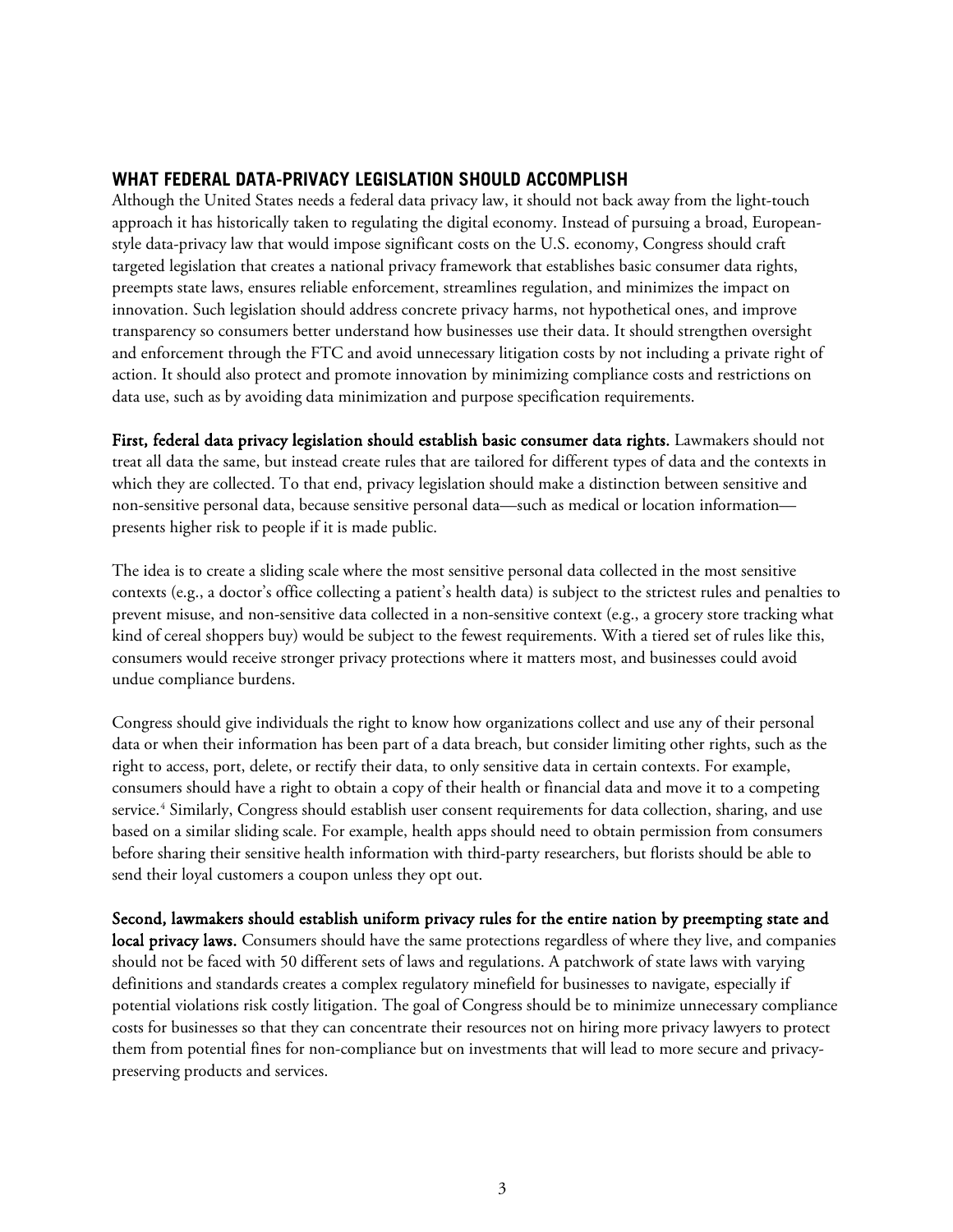Third, Congress should ensure there is robust and reliable enforcement of federal privacy law. Congress should give the Federal Trade Commission (FTC) sufficient resources and authority to fine organizations that impose actual harms on individuals through data misuse. Congress should also give the FTC authority to conduct limited rulemakings for data privacy for issues like deciding the right way for companies to disclose their data handling practices. However, the legislation should be very specific in how the FTC can exercise its authority to ensure regulators do not impose heavy-handed rules about the design of user experiences for websites and mobile apps (i.e., "dark patterns").

Enforcement is important because it enables regulators to have oversight over organizations while ensuring they are held accountable when they do not follow the rules. However, Congress should be careful not to create duplicative or inconsistent enforcement mechanisms that would impose high costs for organizations. Indeed, if both regulators and private parties can pursue cases for identical reasons, firms can be tied up in lawsuits for years and pay hefty fees for each incident. To that end, Congress should not allow a private right of action, and instead rely on federal and state regulators to hold organizations accountable. In addition, organizations should only be subject to significant fines if they have caused actual economic harm. And to avoid unnecessary litigation, federal privacy legislation should allow for a reasonable period of time for organizations to address a violation without penalty in cases with no demonstrable consumer harm (e.g., establish a 60-day notice and cure period).

Fourth, Congress should set a goal of repealing and replacing potentially duplicative or contradictory federal privacy laws. The U.S. code is littered with privacy statutes—from major sections on health and financial data to narrow ones on video rental histories—and each one has its own set of definitions and rules to comply with.<sup>[5](#page-7-4)</sup> Congress should create a roadmap to repeal and replace all of them with a single, comprehensive data privacy law. Such a major overhaul may sound daunting, but the alternative—adding another layer to the pile—will undermine the purpose of new legislation.

Finally, federal data privacy legislation should minimize the impact on innovation. To that end, Congress should not include data-minimization requirements, purpose-specification requirements, or privacy-by-design requirements because these provisions can reduce access to data, limit data sharing, and constrain its use, thereby limiting innovation. For example, purpose-specification requirements obligate organizations to disclose to users the purposes for which they are collecting information and then not use this collected data for any other reasons. This requirement limits organizations from reusing data for new purposes, which limits innovation. Purpose-specification requirements also limit organizations that may already be collecting useful data from extracting value from that information, such as by applying data analytics. Neither should Congress impose limitations on data retention or automated decision-making, as these provisions would similarly restrict organizations from efficiently using data.

#### **HOW TO AVOID THE MISTAKES OF THE GDPR AND OTHER PRIVACY LAWS**

Consumers and businesses would clearly benefit from a federal data-privacy law, but imposing a Europeanstyle law on American businesses recovering from a global pandemic would slow economic recovery by saddling companies with unnecessary red tape while limiting beneficial uses of data. Indeed, Congress can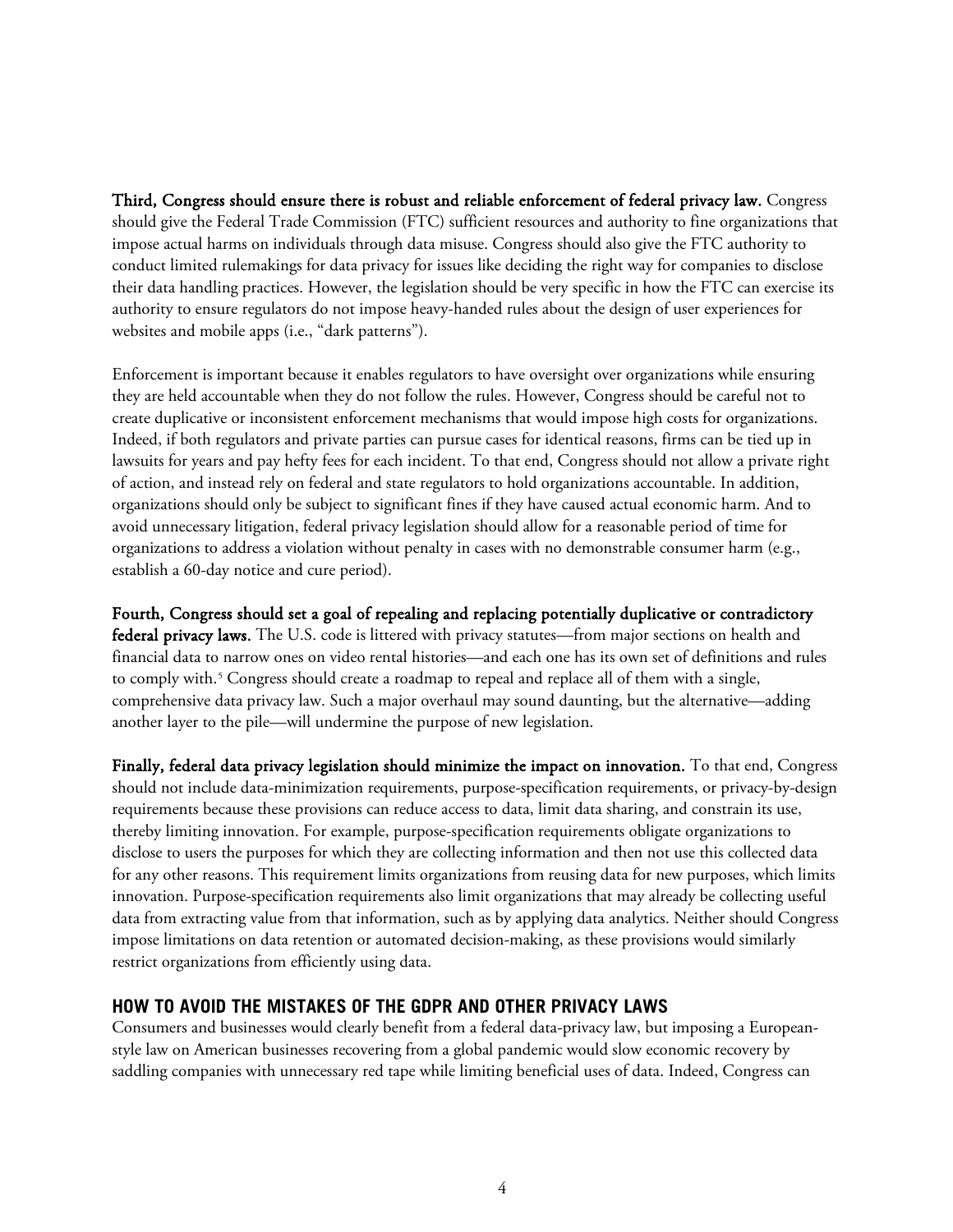benefit from hindsight by looking back at some of the negative consequences of GDPR, which went into effect in May 2018, and other privacy laws.

#### **Avoid Excessive Compliance Costs**

Congress should avoid enacting a privacy law that imposes excessive compliance costs. The GDPR has imposed massive compliance costs on businesses, not only in the EU but around the world. The Global Fortune 500 has spent an estimated €7 billion in compliance costs for GDPR. [6](#page-7-5) In one survey, over 40 percent of companies, including U.S. firms with a data presence in the EU, had spent \$10.1 million in compliance efforts. [7](#page-7-6) In another, companies reported spending an average of \$1.3 million in 2017 on GDPR compliance and were expected to spend an additional \$1.8 million in 2018. [8](#page-7-7)

#### **Understand That More Regulation Does Not Always Benefit Consumers**

Although some tout the GDPR as the gold standard for consumer protection, it has not always lived up to its reputation. For example, the law has had virtually no impact on consumer trust in the digital economy: Six months after it went into effect, consumer trust in the Internet was at its lowest in a decade in the EU.<sup>[9](#page-7-8)</sup> A year after the law went into effect, nearly two-thirds of Europeans (63 percent) had never heard of the GDPR (31 percent) or did not know exactly what it is (32 percent). [10](#page-7-9) The European Commission has found that "at a country level there is no consistent relationship between awareness of GDPR and the level of control respondents feel they have over the personal information they post online."[11](#page-7-10) Moreover, many of these costs appear to do nothing to enhance consumer privacy. According to an October 2018 survey, a majority of companies that have appointed a data protection officer (52 percent) say they established one for compliance reasons only, and that the role does not serve a valuable business function. [12](#page-7-11)

#### **Ensure Sufficient Resources for Regulators**

Congress should ensure regulators have sufficient resources to handle any new obligations. The GDPR caught many regulators flat-footed. For example, the UK's Information Commissioner's Office (ICO) said its staff and services were overwhelmed by companies "over-reporting" potential data breaches because of concerns over high penalties if they failed to notify the data protection authority (DPA) within the GDPR's tight 72- hour reporting deadlines.<sup>[13](#page-7-12)</sup> Similarly, a spokesman of CNIL, the French DPA, declared that "the resources of the CNIL are insufficient" to enforce the GDPR. [14](#page-7-13)

#### **Beware of Unintended Consequences**

Perhaps the most important lesson for policymakers from the GDPR is to beware of the unintended consequences of poorly crafted data-privacy legislation. For example, because the drafters of the GDPR never fully considered the implications of the law on emerging technologies like artificial intelligence and blockchain, they included a number of provisions that make it difficult, and sometimes virtually impossible, for businesses to use them.<sup>[15](#page-7-14)</sup>

Some of the most significant unintended consequences are economic. For example, the GDPR has negatively impacted venture funding for EU tech firms. Between May 2018 and April 2019, the overall venture funding for EU tech firms decreased by \$14.1 million per month per member state. [16](#page-7-15) The decrease in investments for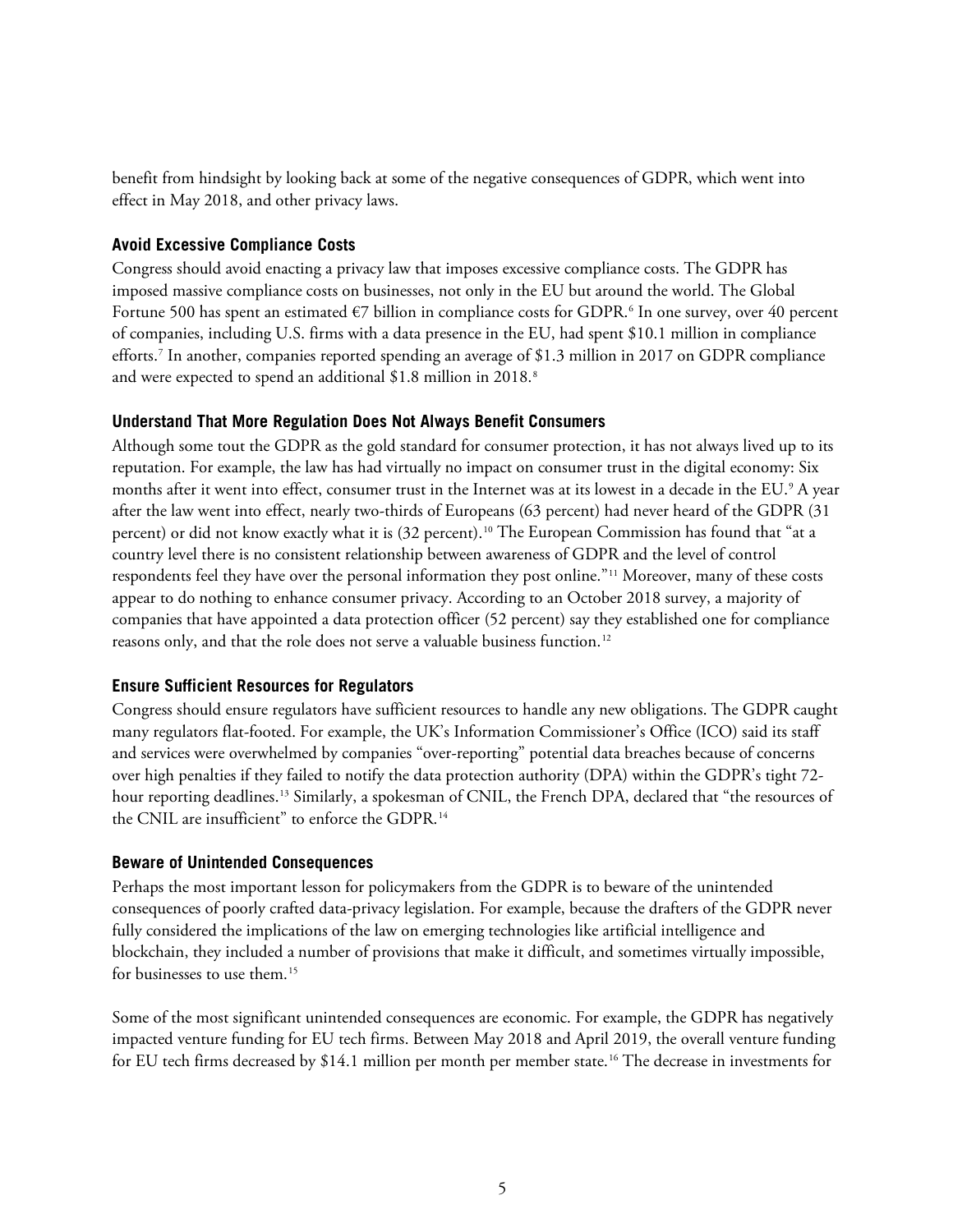young ventures caused by the GDPR could result in a yearly loss of up to approximately 30,000 jobs in the EU. [17](#page-7-16) Or consider that 55 percent of the 539 mergers and acquisitions (M&A) professionals from Europe, Africa, and the Middle East surveyed in July 2018 declared having worked on transactions that did not go through due to concerns about companies' compliance with the GDPR. [18](#page-8-0)

Some of these unintended consequences are also felt directly by consumers. Two months after the GDPR went into effect, a third of the largest U.S. news websites had to block access to the EU as they had not yet managed to comply.[19](#page-8-1) Almost a year later, in March 2019, 1,129 U.S. news websites still remain blocked, including Pulitzer prize-winning publishers like the *Chicago Tribune*. [20](#page-8-2) Companies have also interrupted some of their online services in the EU because of concerns over complying with the GDPR, including Czech platform Seznam, which had to shut down its student social network, and online gaming company Gravity Interactive, which blocked European users from accessing its games and services.<sup>[21](#page-8-3)</sup>

Policymakers should also consider how individuals might misuse new privacy laws. For example, one of Finland's highest courts ruled in August 2018 that the GDPR's "right to be forgotten" could give a convicted murderer the right to have publicly available information about his crime removed from Google search listings, superseding the country's and the EU's own laws protecting freedom of speech and the right to access information. [22](#page-8-4) Online tools have also been created to weaponize the GDPR against companies, such as overloading businesses with GDPR-authorized data requests that must be addressed within 30 days with the stated purpose to "waste their time."[23](#page-8-5)

The COVID-19 pandemic also offered a lesson on the unintended consequences of the GDPR. At the beginning of the pandemic, Italy, one of the countries in Europe hit hardest by COVID-19, found that the GDPR prevented businesses from taking basic steps to track and trace potential infections, such as employers recording body temperatures to ensure compliance with safety protocols for essential workers. Similarly, the French data regulators noted that the GDPR prevented employers from using thermal cameras to automatically check temperatures of their workers.<sup>[24](#page-8-6)</sup>

As the pandemic progressed, it became clear that the GDPR had also become a barrier to biomedical research—the very research necessary to save lives and reopen the economy. The GDPR creates significant challenges for research organizations in the EU sharing data with researchers located in most countries outside the EU. Indeed, a team of researchers from the United States, Canada, and the EU published an article in *Science* arguing that "the GDPR's limitation on data transfers will hamper science globally in general and biomedical science in particular."[25](#page-8-7)

#### **Prevent Costly Lawsuits**

In addition to the GDPR, Congress can learn from some of the state privacy laws. In particular, the Illinois Biometric Information Privacy Act (BIPA) demonstrates the risk of costly litigation when privacy laws create a privacy right of action. BIPA was designed to regulate the collection of biometric data by companies operating in Illinois or whose products reached consumers in that state. Although BIPA passed into law in 2008, it was not until 2019 that the Illinois Supreme Court held that individuals are not required to show actual harm to bring consumer class action lawsuits and employer lawsuits. This ruling means that individuals can file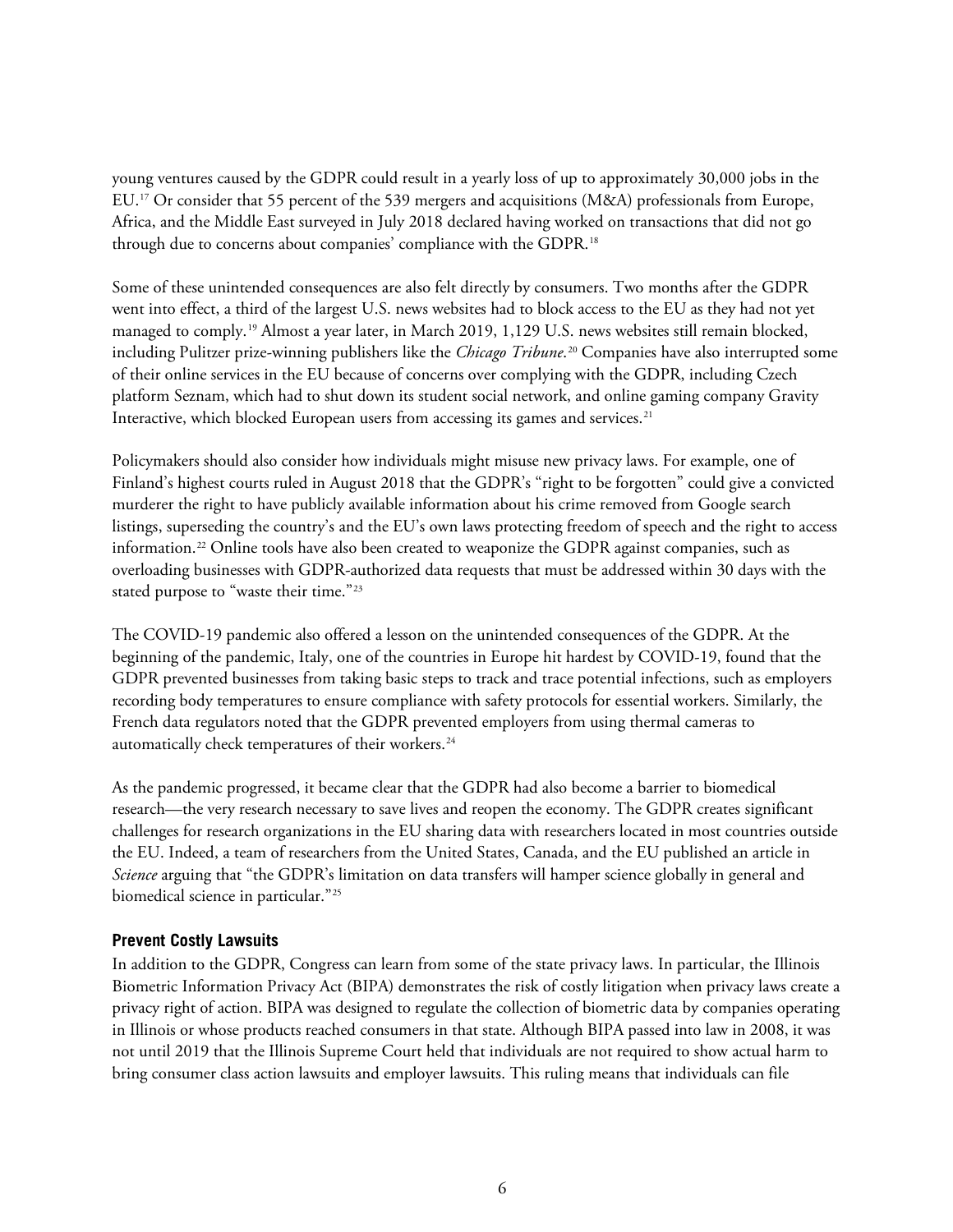lawsuits even when there has only been a technical violation of the law. [26](#page-8-8) Since then, the number of BIPA lawsuits has skyrocketed—In 2019, there were around 300 lawsuits, and the number of cases referencing BIPA doubled in 2020.

California offers another example of this dynamic. The California Consumer Privacy Act of 2018 (CCPA) applies to firms that do business in California, including those without a physical presence. The law allows consumers to seek damages when their personal information is inappropriately accessed or disclosed because a business failed to maintain reasonable security procedures. Since California enacted the law in 2020, plaintiffs have filed approximately 195 lawsuits against businesses in many different industries. [27](#page-8-9)

Lawsuits can lead to major settlements, thereby threatening the viability of smaller businesses and imposing steep costs on larger ones. Even if a business can prevail in a lawsuit, the costs of the lawsuit are often significant, especially in state courts that are often more favorable for plaintiffs in class action litigation compared with federal courts and allow for expensive discovery processes, such as requesting documents and witness interviews, that can drive up the costs of litigation very quickly.

#### **CONCLUSION**

It is essential for Congress to craft well-designed federal data privacy legislation. Poorly designed data privacy laws can impose a substantial toll on the economy through both direct compliance costs and indirect costs from lower productivity and constraints on innovation. Unnecessarily restrictive rules for the digital economy reduce innovation in ways that harm both businesses and consumers. By raising compliance costs, increasing legal risks, and reducing the effectiveness of online business models, poorly drafted rules can lead to a reduction in the supply of, and demand for, digital services.

It is equally important for Congress to proceed swiftly with new data privacy legislation. In the absence of a new law, states will continue to enact their own competing, and potentially contradictory, data privacy laws. One of the primary purposes of the GDPR was to harmonize data protection laws across EU member states, and ironically, by pushing for new laws modeled after the GDPR, state legislatures are creating the exact type of fragmentation in the United States that the EU created the GDPR to solve.

To avoid conflicting laws and unnecessary costs, Congress should act swiftly to pass comprehensive privacy legislation that preempts state laws, streamlines regulation, establishes basic consumer data rights, and minimizes the impact on innovation (e.g., by avoiding requirements for data minimization, universal opt-in, purpose specification, limitations on data retention, or privacy-by-design). This legislation should not include a private right of action and instead rely on federal and state regulators for enforcement. Establishing a comprehensive federal privacy law would also simplify compliance for businesses, especially small businesses working across multiple U.S. jurisdictions, as well as help consumers better understand their privacy rights and avoid the confusion resulting from a patchwork of state laws.

Thank you again for this opportunity to appear before you today.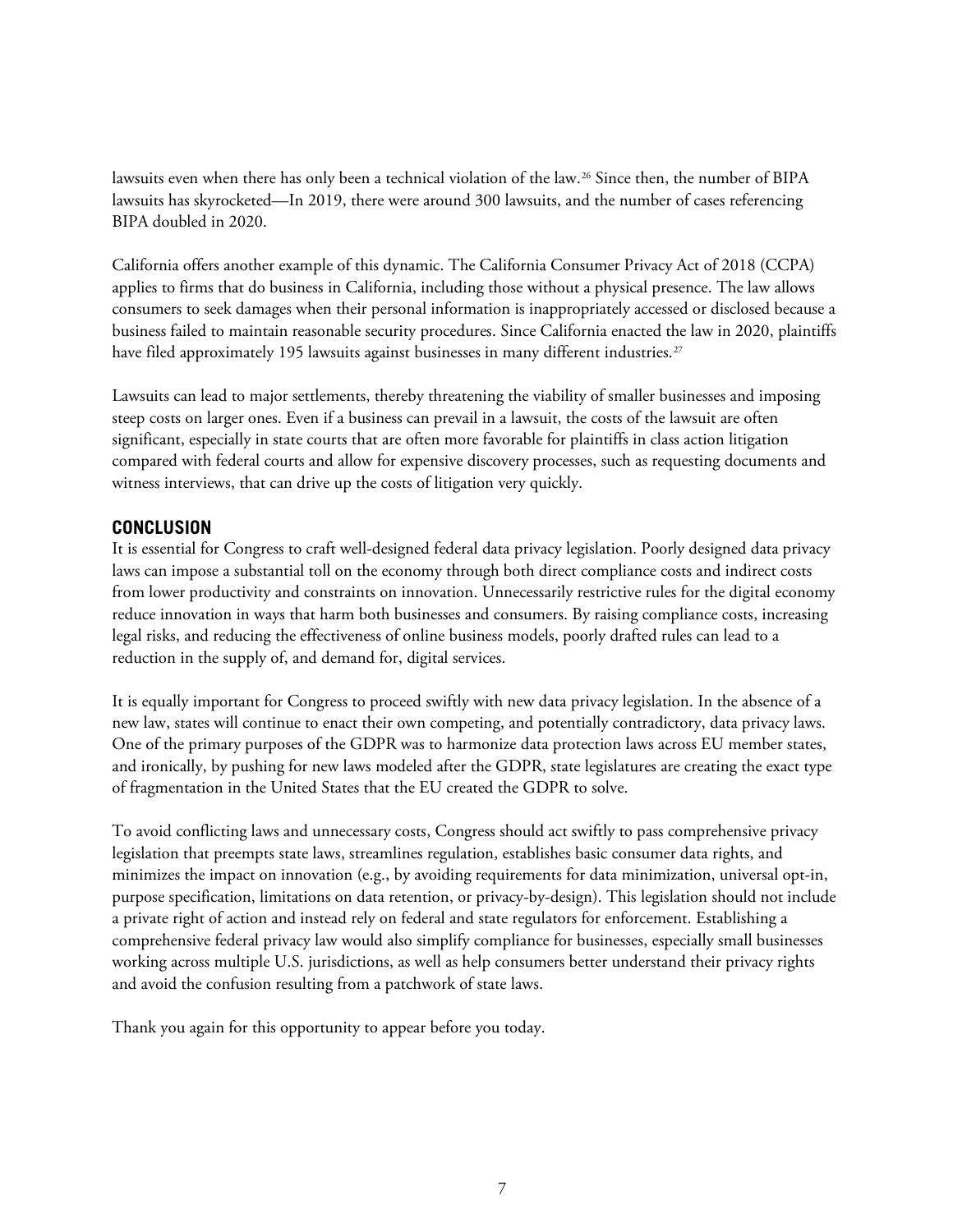#### **REFERENCES**

<span id="page-7-3"></span><sup>4</sup> Daniel Castro, "Improving Consumer Welfare with Data Portability," (Center for Data Innovation, November 2021), https://www2.datainnovation.org/2021-data-portability.pdf.

<span id="page-7-4"></span><sup>5</sup> For example, the Health Insurance Portability and Accountability Act (HIPAA), the Gramm-Leach-Bliley Act (GLBA), and the Family Educational Rights and Privacy Act (FERPA) apply to data in the health, financial, and educational sectors, respectively.

<span id="page-7-5"></span><sup>6</sup> Forbes, "The GDPR Racket: Who's Making Money From This \$9bn Business Shakedown" (May 2, 2018), https://www.forbes.com/sites/oliversmith/2018/05/02/the-gdpr-racket-whos-making-money-from-this-9bn-businessshakedown/#38765ac234a2.

<span id="page-7-6"></span><sup>7</sup> PriceWaterhouseCoopers, "Pulse Survey: GDPR budgets top \$10 million for 40% of surveyed companies" (December 9, 2017), https://www.pwc.com/us/en/services/consulting/library/general-data-protection-regulation-gdpr-budgets.html. <sup>8</sup> IAPP and Ernst & Young, "Annual Governance Report 2018" (IAPP and Ernst & Young, 2018),

<span id="page-7-7"></span>https://iapp.org/resources/article/iapp-ey-annual-governance-report-2018/.

<span id="page-7-8"></span><sup>9</sup> Daniel Castro and Eline Chivot, "The GDPR Was Supposed to Boost Consumer Trust. Has it Succeeded?" European Views, June 6, 2019, https://www.european-views.com/2019/06/the-gdpr-was-supposed-to-boost-consumer-trust-has-itsucceeded/.

<span id="page-7-9"></span><sup>10</sup> European Commission, "Special Eurobarometer 487a, The General Data Protection Regulation" (June 2019), http://ec.europa.eu/commfrontoffice/publicopinion/index.cfm/survey/getsurveydetail/instruments/special/surveyky/2222

<span id="page-7-10"></span>.  $11$  Ibid.

<span id="page-7-11"></span><sup>12</sup> IAPP and Ernst & Young, "Annual Governance Report 2018" (IAPP and Ernst & Young, 2018),

https://iapp.org/resources/article/iapp-ey-annual-governance-report-2018/.

<span id="page-7-12"></span><sup>13</sup> Information Commissioner's Office, "CBI Cyber Security: Business Insight Conference. ICO Deputy Commissioner (Operations) James Dipple-Johnstone – speech to the CBI Cyber Security: Business Insight Conference" (ICO, September 12, 2018), https://ico.org.uk/about-the-ico/news-and-events/news-and-blogs/2018/09/cbi-cyber-securitybusiness-insight-conference/.

<span id="page-7-13"></span><sup>14</sup> Wall Street Journal, "European Privacy Regulators Find Their Workload Expands Along With Authority" (April 12, 2019), https://www.wsj.com/articles/european-privacy-regulators-find-their-workload-expands-along-with-authority-11555061402.

<span id="page-7-14"></span><sup>15</sup> Eline Chivot and Daniel Castro, "The EU Needs to Reform the GDPR To Remain Competitive in the Algorithmic Economy," Center for Data Innovation, May 13, 2019, https://datainnovation.org/2019/05/the-eu-needs-to-reformthe-gdpr-to-remain-competitive-in-the-algorithmic-economy/.

<span id="page-7-15"></span><sup>16</sup> Jian Jia, Ginger Zhe Jin, and Liad Wagman, "The Short-Run Effects of GDPR on Technology Venture Investment" (May 31, 2019), http://dx.doi.org/10.2139/ssrn.3278912.

<span id="page-7-16"></span><sup>17</sup> Jian Jia, Ginger Zhe Jin, and Liad Wagman, "The short-run effects of GDPR on technology venture investment" (VOX CEPR Policy Portal, January 7, 2019), https://voxeu.org/article/short-run-effects-gdpr-technology-ventureinvestment.

<span id="page-7-0"></span><sup>&</sup>lt;sup>1</sup> Daniel Castro, Luke Dascoli, and Gillian Diebold, "The Looming Cost of a Patchwork of State Privacy Laws," (Information Technology and Innovation Foundation, January 2022),

https://itif.org/publications/2022/01/24/looming-cost-patchwork-state-privacy-laws.

<span id="page-7-1"></span><sup>2</sup> Ibid.

<span id="page-7-2"></span> $<sup>3</sup>$  Ibid.</sup>